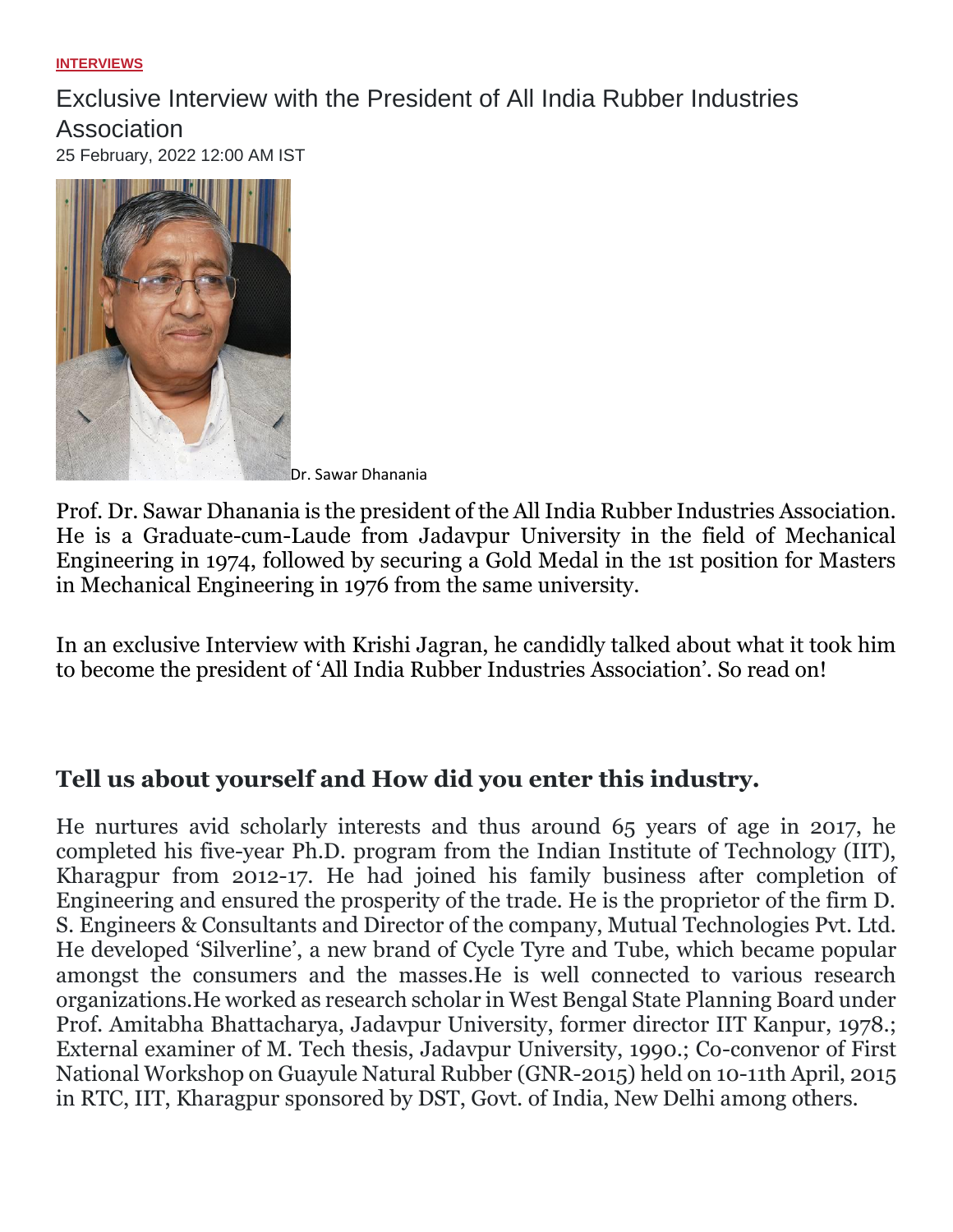## **What were the services provided by DS Engineers and Consultancy?**

In 1978, when I became an engineer, my family wanted that I must have my own company where I am the owner and where I can participate in the [rubber](https://krishijagran.com/agripedia/know-about-the-high-yielding-rubber-intercrops-and-how-they-can-be-grown/) industry apart from whatever work I do in the family business. I started DS Engineers after my father's name Dinanath. I took the initials from Dinanath Sawar to name the company. I carried out new and innovative projects in the company such as research-oriented projects and development work. I am also producing cycle tires and tubes.

#### **Where do you source your raw material from?**

We source our raw material from Kolkata now. In the past, rubber was not produced in West Bengal but now in some areas of northern West Bengal, new natural rubber plantations are emerging. We used to bring natural rubber from Kerala and then from Tripura, in the beginning.

#### **What global presence does all India Rubber Association have? Are there any member associations that are globally present?**

Globally we don't have much presence as of yet. But all the raw material manufacturers, machine manufacturers all the universities' research organizations know about all India Rubber Association because, in 2001, we started this International Rubber Expo also called IRE. We invite all the exhibitors to the conference to speak along with people from research organizations, machine manufacture, and [rubber](https://krishijagran.com/commodity-news/rubber-business-may-register-sharp-growth-in-global-indian-markets-this-year/) good manufacturers also join the expo. We don't have offices and membership from all over the globe yet but people from the rubber sector are aware of IRE.

#### **Who are your member associations? How many members are there in your association?**

There are about 1400-1500 members in my association and the majority of them are members of the MSME sector. We call them ordinary members. Some associate members are manufacturing, dealing, or trading the raw materials and machines. We have some technical members as well.

### **What are your expectations with Krishi Jagran as a media group?**

[Krishi Jagran](https://krishijagran.com/magazines/) should create more awareness and inclusiveness. Spread more knowledge about agriculture because agriculture should not be limited to just the grower and farmers. Everyone should be informed that there are new methods, crops, and technologies used in the agriculture sector. I expect Krishi Jagran to inform the people